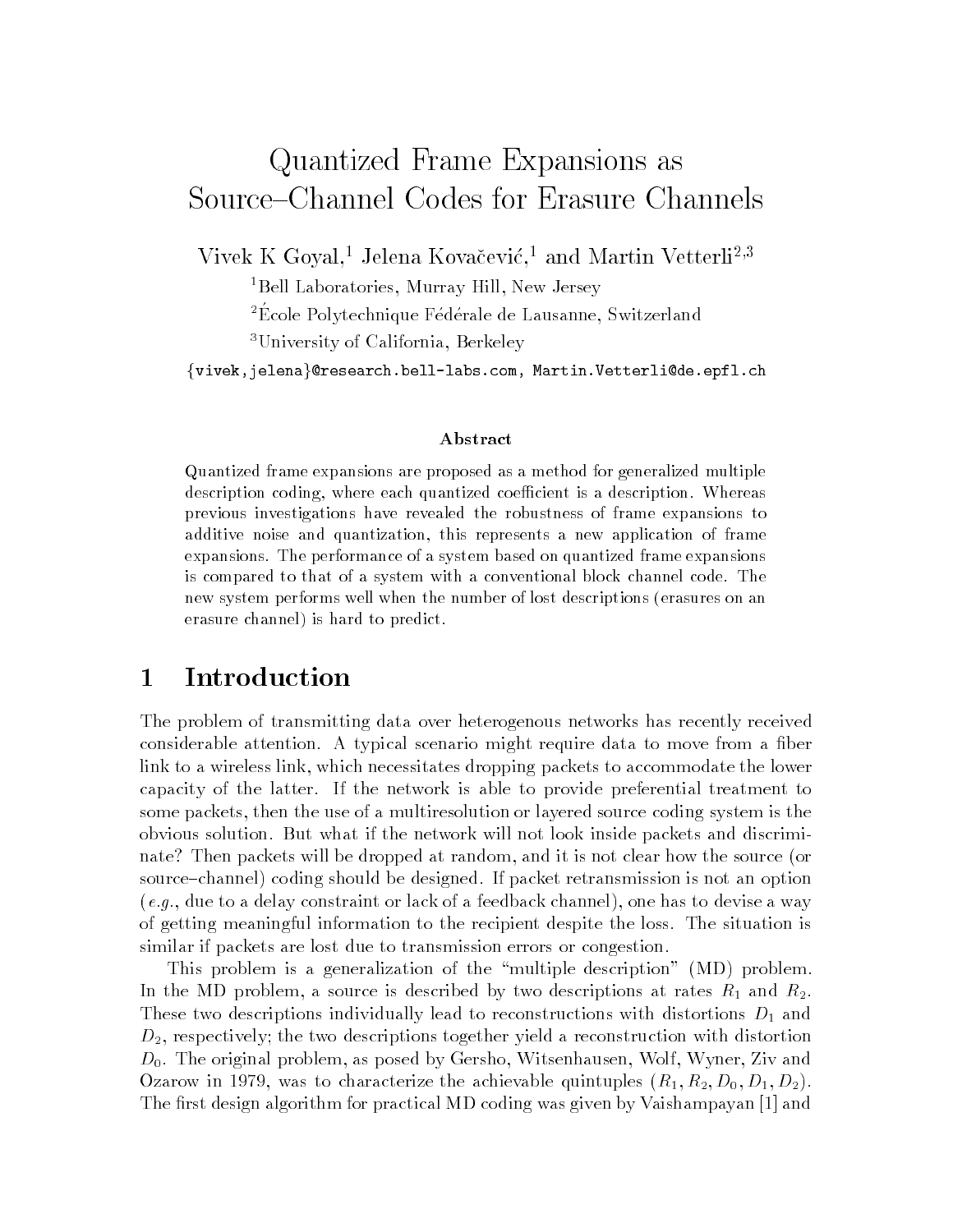the rst transformbased approach was devised by Wang- Orchard- and Reibman For more background on MD coding- see - and the references therein

describing a source with M packets (with the packets) such that any subset of the such packets yields a useful reconstruction is a generalization of the MD problem We propose the use of linear transforms from  $\mathbb{R}^+$  to  $\mathbb{R}^+$  (with  $M \geq N$ ) followed by scalar quantization as a computationally simple approach to generalized MD coding Linear transform approaches for <sup>M</sup> <sup>N</sup> are investigated in - -

### Problem Statement

Uonsider communicating a source taking values in  $\mathbb{K}^+$  across an erasure channel. Denote the channel alphabet by  $\Lambda$  and suppose  $\vert A\vert = 2^{n+\gamma+\gamma-\gamma}$ , where M is the number of channel uses per  $N$ -tuple and  $R$  is the overall rate per component (including channel coding, the observed of this paper is to compare the following two techniques.

- Conventional system: Each component of the source vector is quantized using an  $\mathcal{C}$  and  $\mathcal{C}$  are  $\mathcal{C}$  and  $\mathcal{C}$  and  $\mathcal{C}$  . The systematic block of  $\mathcal{C}$ code  $\lambda \rightarrow \lambda$   $\alpha$  is applied to the quantizer output, and the *M* resulting codewords are sent on the channel
- Quantized frame QF- system The source vector is expanded using a imear transform  $F: \mathbb{R}^n \to \mathbb{R}^m$ . Each transform coefficient is quantized using and  $\mathcal{C}$  , and the M resulting codewords are sent on the channel on the channel on the channel on the channel on

Since a linear block code is a linear transform- the dierence between the systems is the swapping of transform and quantization operations The second system uses a QF expansion For details on frames and QF expansions- see -

The conventional system works by producing a linear dependence between the transmitted symbols. A valid transmitted M-tuple must lie in a specified N-dimensional subspace of  $\mathcal{X}^{**}$  . When *I*V or more symbols are received, they are consistent with exactly one valid element of  $\mathcal{X}^{**}$ , so the information symbols are known. This works very well when exactly N of the M transmitted codewords are received. However, when there are the structure are received-than there either increase the structure is no benefit. from the extra information or it is difficult to recover partial information about the source vector

The QF system has a similar way of adding redundancy Denote the signal vector by x. The expanded signal  $y = Fx$  has a linear dependence between its components. Thus- if <sup>N</sup> or more components of <sup>y</sup> are known- <sup>x</sup> can be recovered exactly Howeverthe components of  $y$  are not directly transmitted; it is the quantization that makes the two systems dierent Quantization makes the components of y Q y linearly independent- so each component of yeven in excess of Ngives distinct information on the value of  $\alpha$  is the source that from a source coding point of view-  $\alpha$  ,  $q_{\rm F}$  expansions with linear reconstruction  $\mathbf{I}$  , and competitive with a basis expansion  $\mathbf{I}$  , and  $\mathbf{I}$ the baseline delity is given by a basis expansion- and the noise reduction property of frames  $|7|$  improves the fidelity when we are "lucky" to receive more than N components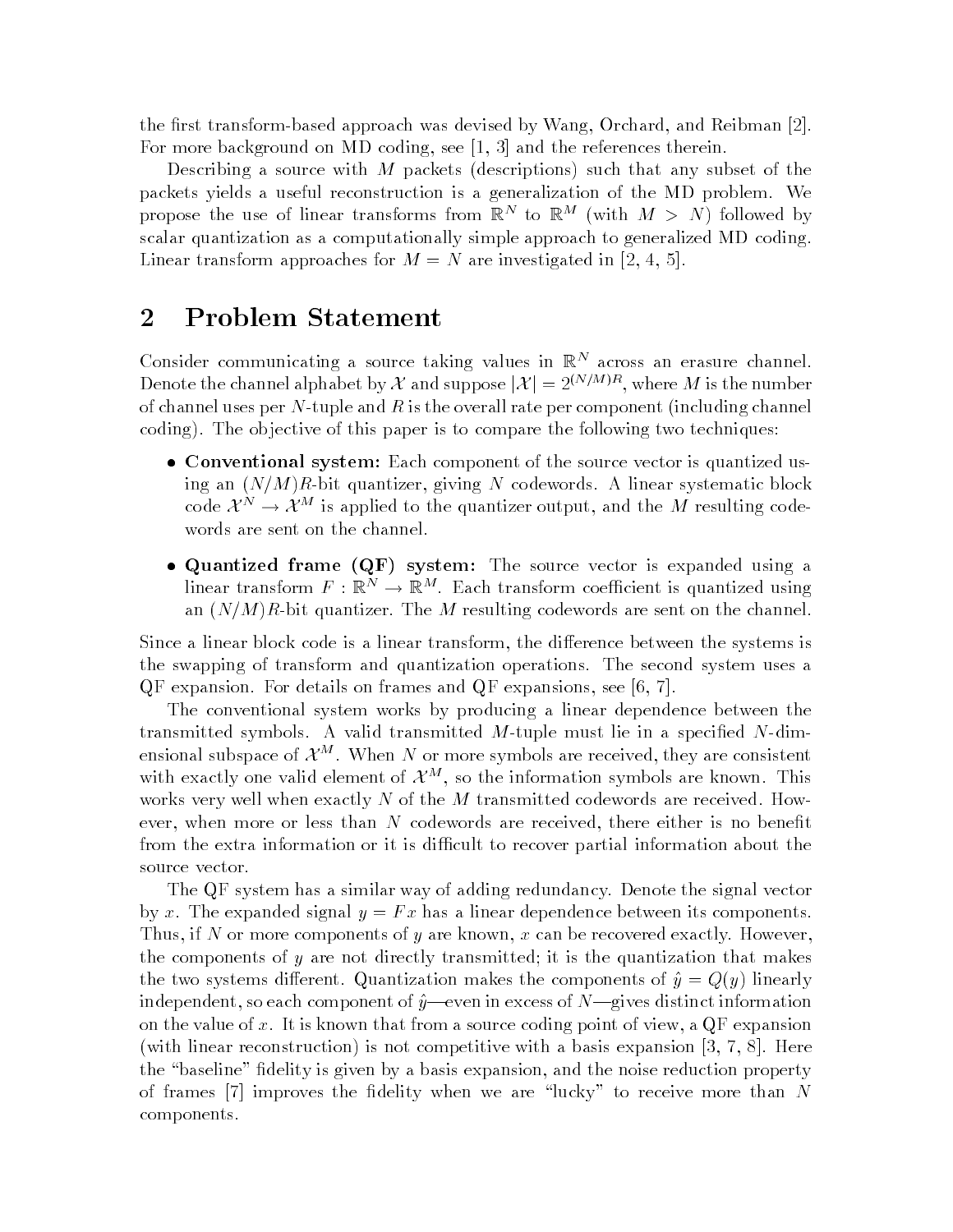One should not get the impression that the QF system is automatically as good as the conventional system when  $N$  components are received and better when more than  $N$  are received. The comparison is more subtle because all basis expansions are not equally good. The conventional system can use the best orthogonal basis (the Karhunen-Loeve transform or at least an orthogonal basis On the other hand it is not possible to make all N-element subsets of the frame associated with  $F$  orthogonal. Quantizing in a nonorthogonal basis is inherently suboptimal 

When less than  $N$  components are received, the QF representation fails to localize x to a and the cell and  $\alpha$  and  $\alpha$  are more than the moment assume  $\alpha$  assume that  $\alpha$ components are received.  $\mathbb{R}^+$  can be decomposed into a  $\kappa$  dimensional subspace and an  $(N-k)$ -dimensional perpendicular subspace such that the component of x in the kdimensional subspace is completely specific in the component in the component in the perpendicular in the per subspace is unknown. In many applications the source is known to have mean zero, so the component in the perpendicular subspace can be estimated as zero. Thus the reconstruction process may follow the same linear algebraic calculations for any  $k\leq N$  received components without a distinction between systematic and parity parts of the code

We examine the  $\mathbf{Q}$ F system in two steps: First, we assume that the quantization error is additive white noise, independent of the source, and that a linear reconstruction is used Then we communicate the communication of a white Gaussian source and a white Gaussian source and the quantization to be unbounded and uniform This facilitates a speci c numerical comparison between the conventional and QF systems using the earlier analysis

#### 3 Effect of Erasures

Let  $\Phi = \{\varphi_k\}_{k=1}^M \subset \mathbb{R}^N$  be a tight frame with  $\|\varphi_k\| = 1$  for all k, and let F be the frame operator associated with  $\Psi$ .  $\ \Psi$  being a frame means that there exist A and  $B$  ,  $0 < A \leq B < \infty$ , such that

$$
A||x||^2 \le \sum_{k=1}^M ||\langle x, \varphi_k \rangle||^2 \le B||x||^2 \quad \text{for all } x \in \mathbb{R}^N.
$$

With the normalization and tightness of the frame,  $A = B = M/N$ . The frame operator F is given by a matrix with kth row equal to  $\varphi_k^*$ . A source vector  $x \in \mathbb{R}^n$ is represented by  $\hat{y} = Q(y)$ , where  $y = Fx$  and Q is a scalar quantizer. Since the components of  $\hat{y}$  will be used as "descriptions" in a multiple description system, we are interested in the distortion incurred in reconstruction from a subset of the components of  $\hat{y}$ .

We will model  $\eta = \hat{y} - y$  as white noise independent of x with component variances  $\sigma_{\bar{n}}^-$  . This is a common model, though  $\eta$  is actually completely determined by  $x$  when  $Q$  is a deterministic quantizer. If subtractive dithered uniform quantization with step size  $\Delta$  is used, the model is precisely valid with  $\sigma_n^{\perp} = \Delta^{\perp}/12$  [10]. We will ignore the

 $\,$  Definitions of frame terminology are kept to a minimum the reader is referred to ibi for details  $\,$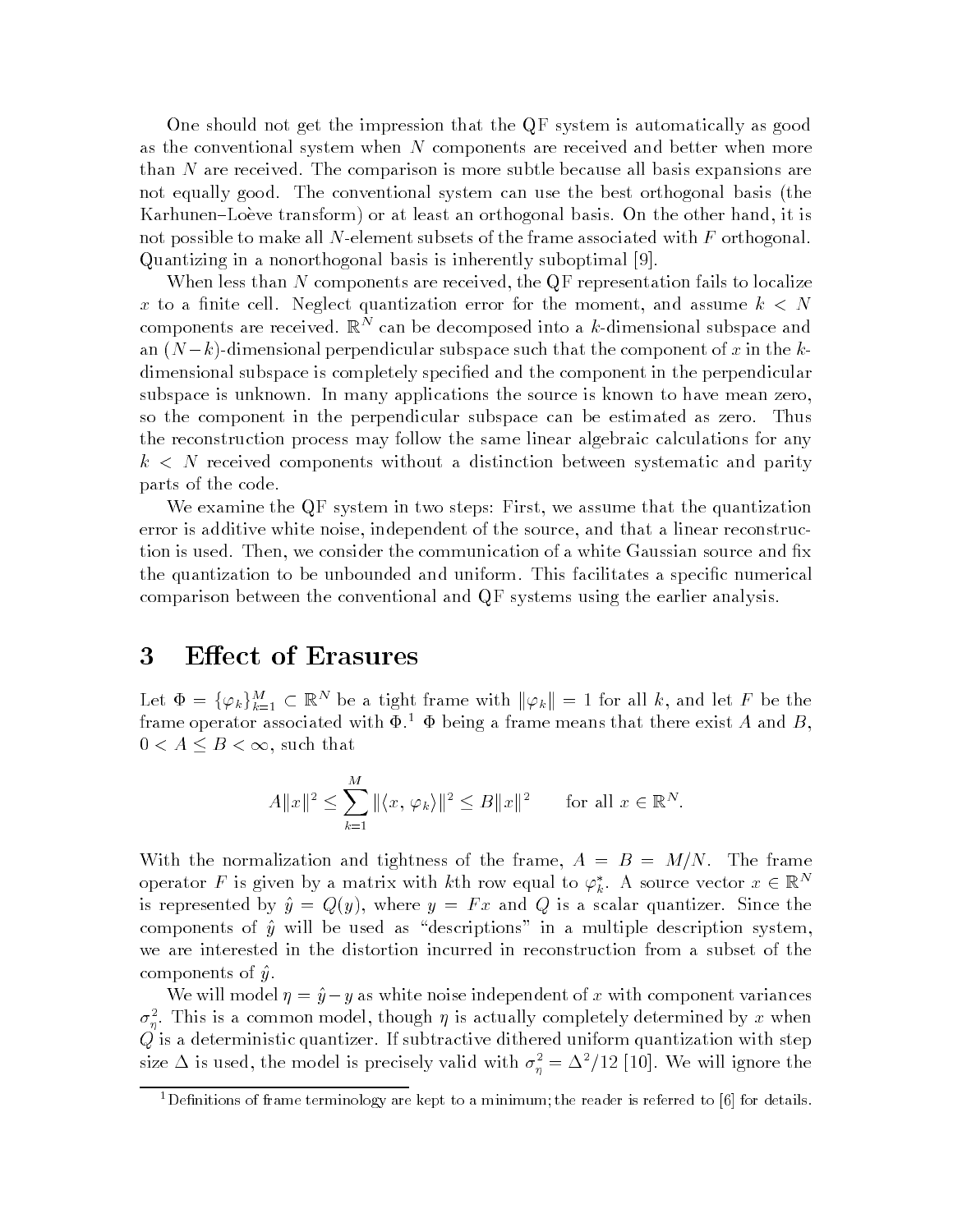distribution of the quantization error and use linear reconstruction strategies that minimize the residual  $\|\hat{y} - F\hat{x}\|_2$ .

Each of the M channels of the multiple description system carries one coe-cient  $\langle x,\,\varphi_k\rangle + \eta_k.$  If there are no erasures, the linear reconstruction that minimizes the MSE uses the qualiframe  $\Psi = (N/M) \Psi$  [0]; the resulting reconstruction error is given by

$$
\text{MSE}_0 = E[N^{-1} \|x - \hat{x}\|^2] = \frac{N}{M} \sigma_\eta^2. \tag{1}
$$

- Eect of Erasures on the Structure of a Frame Suppose now that some of the descriptions are lost. Let E denote the index set of the erasures, so  $\hat{y}_k$  for  $k \in E$ are lost. The number of erasures is denoted  $e = |E|$ . The description at the decoder is an expansion with respect to  $\Phi' = \Phi \setminus {\{\varphi_k\}}_{k\in E}$ . If  $\Phi'$  is a frame then, under the assumptions on the quantization noise, the best linear reconstruction uses the frame dual to 

When is  $\Phi'$  a frame? The following proposition shows that when one element of a normalized tight frame is deleted, the remaining set of vectors is a frame, but not a tight frame:<sup>2</sup>

**Proposition 1** Let  $\Phi = \{\varphi_k\}_{k=1}^M \subset \mathbb{R}^N$  be a tight frame with  $\|\varphi_k\| = 1$  for all k. For any i,  $\Phi' = \Phi \setminus \varphi_i$  is a frame.  $\Phi'$  has lower frame bound  $A' = M/N - 1$  and upper frame bound  $D = M/N$ .

Proposition 1 can be extended to more erasures if  $M/N$  is large. Specifically, e erasures will leave a frame when  $M/N > e$ . This is a far cry from being able to guarantee that  $M - N$  erasures leaves a basis for  $\mathbb{R}^n$  . Fortunately, there exist families of frames for which this is true One such family is the harmonic frames

Harmonic frames, or Fourier frames, give overcomplete discrete Fourier expansions A harmonic tight frame is given by

$$
\varphi_k[i] = \frac{1}{\sqrt{N}} W_M^{(k-1)(i-1)}, \qquad i = 0, 1, \dots, N-1, \quad k = 0, 1, \dots, M-1, \quad (2)
$$

where  $W_M = e^{j \pi \gamma + \epsilon}$  is the M th root of unity. (A real harmonic tight frame could be defined similarly.) The following result guarantees that after erasing up to  $M - N$ elements from a harmonic tight frame, we still have a frame.

**Proposition 2** Let  $\Phi = \{\varphi_k\}_{k=1}^M \subset \mathbb{C}^N$  be a harmonic tight frame, with  $\varphi_k$  as in (2). Then any subset of it of more vectors from  $\bm{x}$  forms a frame.

3.2 Effect of Erasures on the MSE We now consider the effect of erasures on the MSE. Assume that  $\Phi' = \Phi \setminus \{\varphi_k\}_{k \in E}$  is a frame; hence,  $e \leq M - N$ . Larger numbers of erasures are considered in Section 4. When  $\Phi'$  is not a frame, x can only be estimated to within a subspace and distributional knowledge is needed to get a good estimate

<sup>&</sup>lt;sup>2</sup>Proofs of Propositions 1 and 2 are omitted due to lack of space.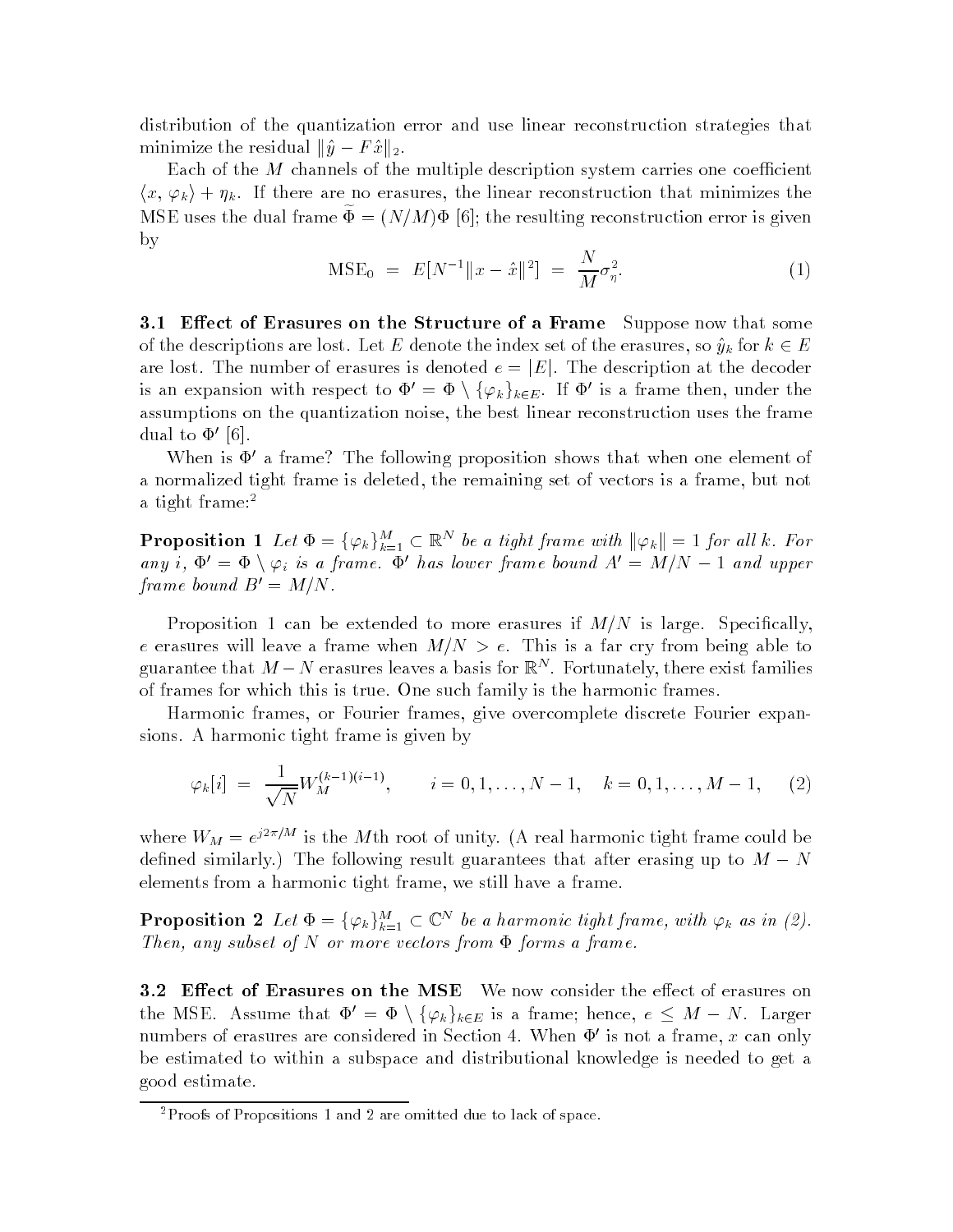When any one element of  $\Phi$  is erased, the MSE is given by

$$
MSE_1 = \left(1 + \frac{1}{M - N}\right) \frac{N}{M} \sigma_{\eta}^2 = \left(1 + \frac{1}{M - N}\right) MSE_0.
$$
 (3)

This result can be obtained by averaging the power of the quantization noise projected on to  $\mathbb{R}^+$  by the frame dual to  $\Psi$  .  $\tilde{\phantom{a}}$ 

assume are the that there are e erasures Let - pare are the the Matrix compression of the N  $\alpha$ the erased components and let  $F_{\varphi} = \varphi \varphi$ . Let

$$
A^{(e)} = \left(I_e - \frac{N}{M}P_{\varphi}\right)^{-1}, \quad B^{(e)} = 2A^{(e)} + \frac{N}{M}A^{(e)}P_{\varphi}A^{(e)}, \quad C^{(e)} = \left(\frac{M}{N}P_{\varphi} - P_{\varphi}P_{\varphi}\right)^{T}.
$$

Then the MSE with e erasures is

$$
\text{MSE}_{e} = \left[1 - \frac{e}{M} + \frac{N}{M^{2}} \sum_{i,j=1}^{e} B_{ij}^{(e)} C_{ij}^{(e)}\right] \text{MSE}_{0}.
$$
 (4)

A simple special case is when the erased components are pairwise orthogonal In this case P - Ie and MSEE reduces to the C - Ie and MSEE reduces to the MSEE reduces to the MSEE reduces to th

$$
\text{MSE}_{e} = \left(1 + \frac{e}{M - N}\right) \text{MSE}_{0}.
$$
\n(5)

The analysis presented thus far makes no assumptions about the source and instead makes strong assumptions about the quantization error. In effect, it is a distortion only analysis; since the source has not entered the picture, there is no relationship between  $\sigma_n^2$  and the rate. This is remedied in the following section.

## Performance Analysis and Comparisons

Let  $x$  be a zero-mean, white, Gaussian vector with covariance matrix  $\bar{R}_x \, = \, \sigma^- \bar{I}_N.$ This source is convenient for analytical comparisons between the QF system and a conventional communication system that combines scalar quantization with a block channel code. Entropy-coded uniform quantization (ECUQ) will be used in both systems. The distortion-rate performance of  $ECUQ$  on a Gaussian variable with variance  $\sigma^2$  will be denoted  $D_{\sigma^2}(R)$ . This function directly gives the performance of the conventional system when the channel code is successful in eliminating the effect of erasures and is also useful in describing the performance of the QF system

- Performance of the Conventional System We rst analyze the conven tional system. For coding at a total rate of R bits per component of x (including channel coding), NR bits are split among M descriptions. Thus the overall average distortion per component with e erasures is

$$
\bar{D}_e = D_{\sigma^2}\left(\frac{NR}{M}\right), \quad \text{for} \quad e = 0, 1, \dots, M - N. \tag{6}
$$

 $\,$  -  $\,$  ror complete derivations of (3), (4), and (3). see (3).  $\,$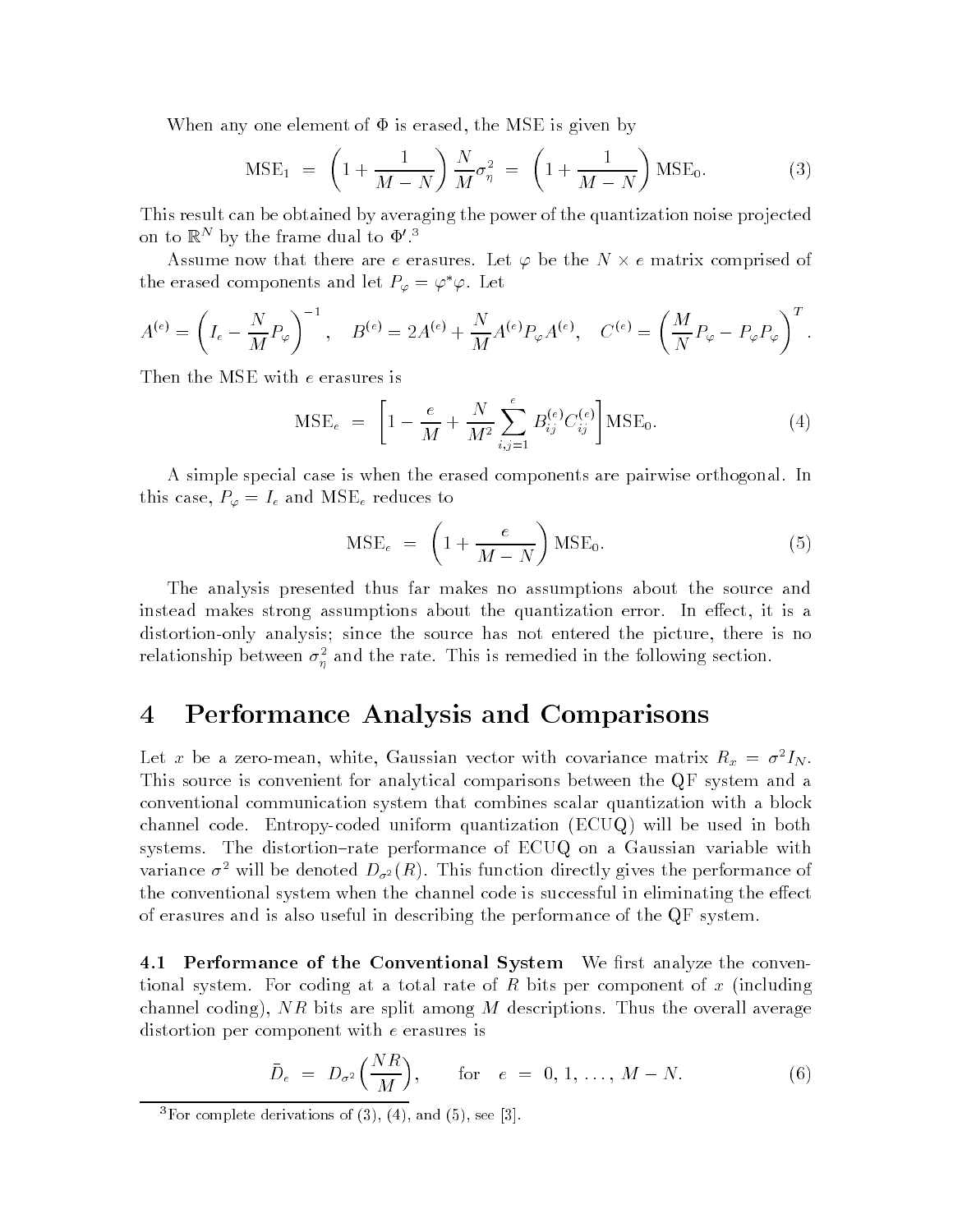When  $e > M - N$ , the channel code cannot correct all of the erased information symbols. Since the code is systematic, the decoder will have received some number of information symbols and some number of parity symbols Assume that the decoder discards the parity symbols and estimates the erased information symbols by their means. Denoting the number of erased information symbols by  $e_s$ , the average distortion per component for  $e_s$  erased information symbols is then

$$
\widetilde{D}_{e_s} = \frac{e_s}{N} \sigma^2 + \frac{N - e_s}{N} D_{\sigma^2} \left( \frac{NR}{M} \right), \quad \text{for} \quad e = M - N + 1, \dots, M - 1, M. \tag{7}
$$

As it is,  $(7)$  does not completely describe the average distortion because the relationship between e and  $e_s$  is not specified. In fact, given that there are e total erasures,  $e_s$ is a random variable. There are  $\binom{M}{e}$  ways that e erasures can occur and we assume these to be equally likely. The probability of  $k$  erased information symbols is then

$$
P\left(e_s = k \mid e - (M - N) \le k \le \min(e, N)\right) = {M \choose e}^{-1} {N \choose k} {M - N \choose e - k}.
$$

Using this gives the average distortion per component as

$$
\bar{D}_e = \sum_{e_s = e - (M - N)}^{\min(e, N)} P(e_s = k \mid e \text{ total erasures}) \tilde{D}_{e_s}
$$
\n
$$
= \left(\begin{array}{c} M \\ e \end{array}\right)^{-1} \sum_{e_s = e - (M - N)}^{\min(e, N)} \left(\begin{array}{c} N \\ e_s \end{array}\right) \left(\begin{array}{c} M - N \\ e - e_s \end{array}\right) \left[\frac{e_s}{N} \sigma^2 + \frac{N - e_s}{N} D_{\sigma^2} \left(\frac{NR}{M}\right)\right] \tag{8}
$$

for  $v = M - 1$ ,  $v = 1$ ,  $v = 1$ ,  $v = 1$ ,  $v = 1$ , we can consider the received components of we can perform to quantization error and the erased components have variance  $\sigma$ .

There is no denying that discarding the parity symbols is not the optimal reconstruction strategy—to minimize MSE or probability of error. However, it comes close to minimizing the MSE; actually minimizing the MSE seems computationally difficult. Investigation of a couple of cases provides a credible justification for discarding the parity information. Consider  $e = M - N + 1$ , one more erasure than can be corrected. One extreme case is  $e_s = 1$ , where all the parity symbols are erased. In this case there is no parity information, so estimating the erased information symbol by its mean is clearly the best that can be done. In the other extreme case,  $e_s = e$ and all the parity information is received. For convenience, number the erased components so that  $\hat{x}_1, \hat{x}_2, \ldots, \hat{x}_e$  are lost. If a single one of these were known, then the rest could be determined because the code can correct  $e-1$  erasures. So a possible decoding method is as follows: For each possible value of  $\hat{x}_1$ , determine  $\hat{x}_2$ ,  $\hat{x}_3$ , ...,  $\hat{x}_{\varepsilon}$ . Since the  $\hat{x}_{i}$ 's are independent, it is easy to compute the probabilities of each of the  $|x_1, x_2, \ldots, x_{\epsilon}|^{\dagger}$  vectors. The centroid of the vectors gives the minimum MSE estimate

There are two main difficulties with this computation. Firstly, the number of possibilities to enumerate is exponential in  $e - (M - N)$ —namely  $|{\cal X}|^{e-(M-1)}$ , where  $\mathcal X$  is the alphabet for  $\hat x$ —and may be very large. More importantly, it may simply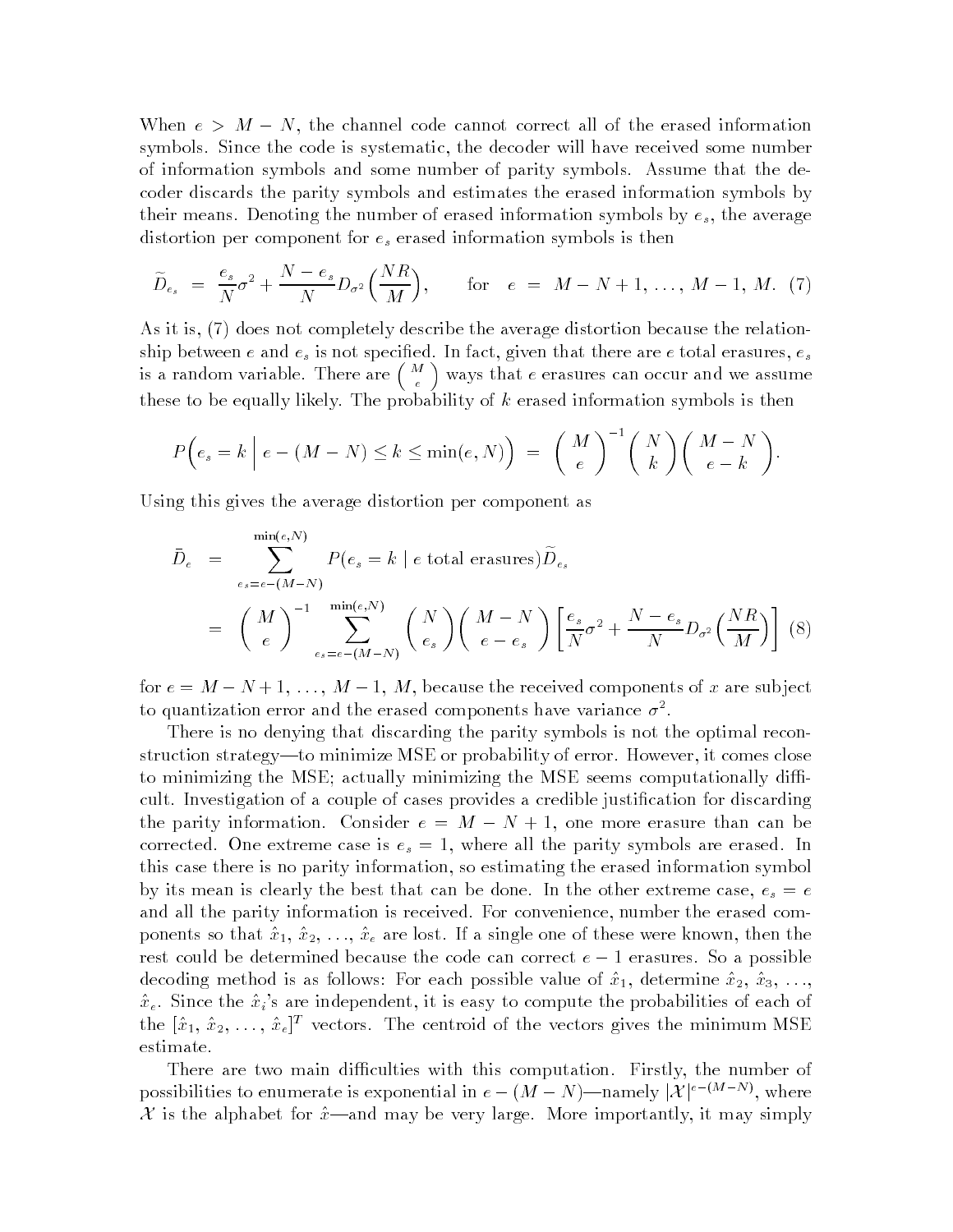not be useful to compute the probability density of the possible vectors. The nature of the channel code is to make values in each possible  $[x_1, x_2, \ldots, x_e]$  - vector more or less uniform Thus the minimum MSE estimate is often close to simply estimatingeach component by its mean

**T.4 I** CHOHIRANCE OF the QF System WYNCH F is the frame operator associated with a normalized tight frame  $\mathfrak{r}$ , each component of  $y = 1$   $x$  is still Gaussian with mean zero and variance  $\sigma$  . Thus  $D_{\sigma^2},$  as defined previously, can again be used to describe the distortion rate characteristics or the quantized coemercino  $g_i$  s. These distortions, however, do not equal the component distortions in the reconstruction of  $x$  because of the use of frames and nonorthogonal bases.

We assume the frame is designed such that all subsets of at least <sup>N</sup> elements form a frame, as with harmonic frames (see Proposition 2). Then when there are at most  $M-N$  erasures, we can approximate the distortion using (4). Specifically, using (1) and noting that  $D_{\sigma^2}$  connects the coding rate to the quantization noise power  $\sigma_n^z$ , we obtain

$$
\bar{D}_0 = \frac{N}{M} D_{\sigma^2} \left( \frac{NR}{M} \right), \tag{9}
$$

which is better than the performance of the conventional system. For  $e = 1, 2, \ldots$  $M - N$ , there is no simple closed form for the distortion, but it can be written as

$$
\bar{D}_e = c_e D_{\sigma^2} \left( \frac{NR}{M} \right), \quad \text{for} \quad e = 1, 2, \dots, M - N. \tag{10}
$$

The constant  $c_{\ell}$  is  $m/n$  thirds the average of the bracketed term of  $(\pm)$ , where the average is taken over all possible positions of <sup>e</sup> erasures With a given frame additional measurements always reduce the average reconstruction error (that is, more erasures always increase it), so  ${c_e}_{e=0}^{M-N}$  is an increasing sequence.

When there are more than  $N = M$  erasures, the decoder has less than a basis representation of x The source vector <sup>x</sup> can be orthogonally decomposed as

$$
x = x_S + x_{S^{\perp}}
$$
 where  $x_S \in S = \text{span}(\{\varphi_k\}_{k \notin E})$ .

Since the source is white and Gaussian,  $x_S$  and  $x_{S\perp}$  are independent. Thus not only does the decoder have no direct measurement or  $x_{S_{+}}$ , but it has absolutely no way to estimate it aside from using its mean. Estimating  $x_{S}$  =  $\sim$  0 meroduces a distortion of N- $e - (M - N) \sigma$  because the dimension of  $S^+$  is  $e - (M - N)$ . The received coefficients  $\{\hat{y}_k\}_{k\notin E}$  provide a quantized basis representation of  $x_S$  . The basis will generally be a nonorthogonal basis, so the per component distortion will exceed  $D_{\sigma^2}(NR/M)$  by a constant factor which depends on the skew of the basis. Thus we conclude

$$
\bar{D}_e = \frac{e - (M - N)}{N} \sigma^2 + \frac{M - e}{N} c_e D_{\sigma^2} \left(\frac{NR}{M}\right), \quad \text{for} \quad e = M - N + 1, \dots, M - 1, M. \tag{11}
$$

The constant factor ce is computed in using techniques from It is always larger than 1, since it is not possible for all subsets of a given size of the frame to be orthogonal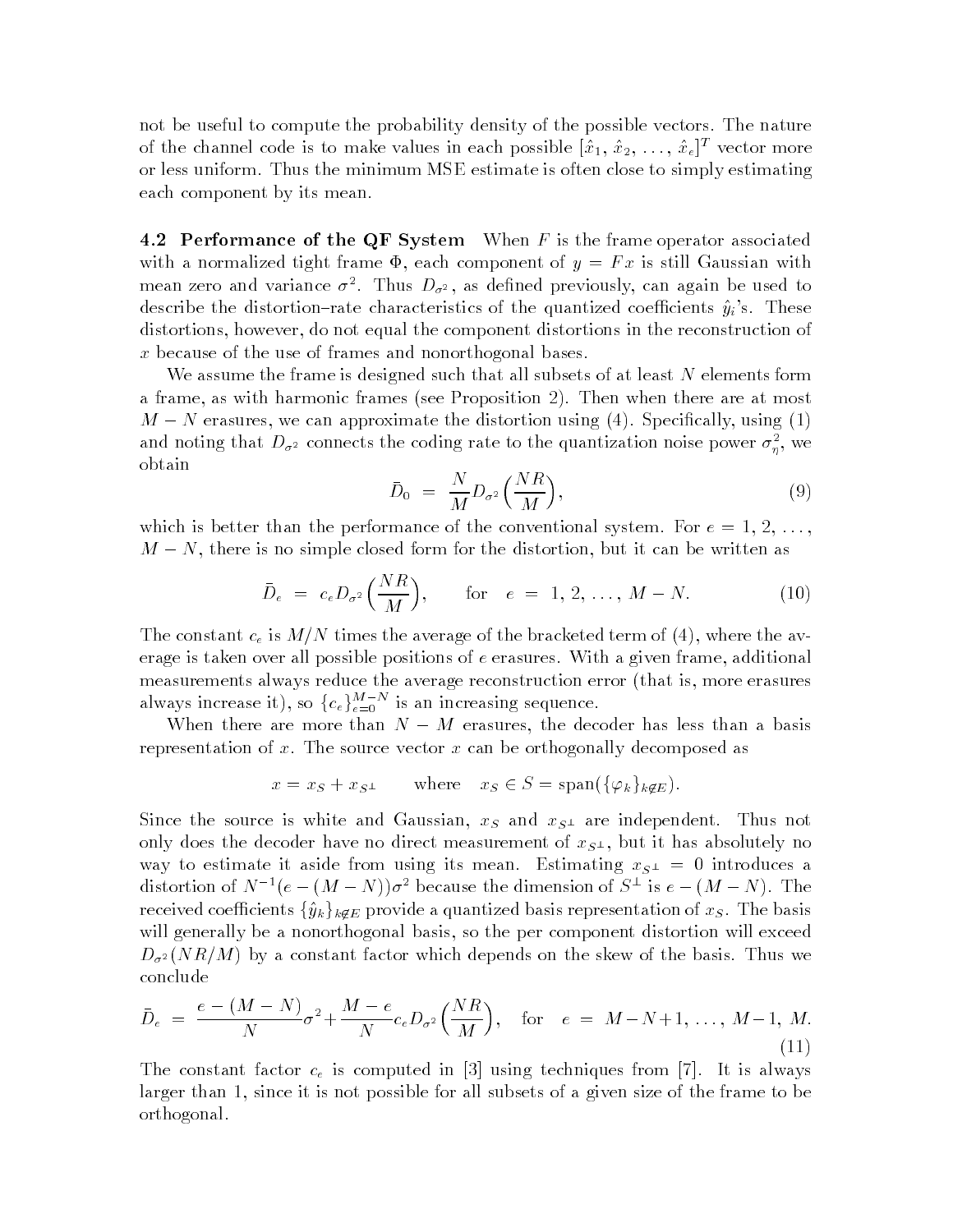

Figure Comparison between conventional and quantized frame systems for <sup>N</sup> m - a the table the average the average distortion performance for each possible possible. number of erasures by Plotted is the SNR for each number of erasures at rate R - SNR for each number of each  $\sim$ (c) The channel is assumed to be memoryless with erasure probability  $1/5$ ; the SNR is given as a function of total rate.  $(d)$  The probability of erasure is varied for three fixed rates; the SNR advantage of the QF system, which may be negative, is shown.

- A Numerical Example Comparing Comparing Comparing Comparing Comparing Comparing Comparing Comparing Comparing Comparing Comparing Comparing Comparing Comparing Comparing Comparing Comparing Comparing Comparing Comparing C diately reveal the relative merits of the two systems This section presents a simple numerical example to compare the two systems. This example is developed in greater  $\alpha$  is the set of  $\alpha$  in the set of  $\alpha$ 

Let  $N = 4$  and  $M = 3$  and let  $\Psi$  be a 3-element tight frame in  $\mathbb{R}^+$ . The table in Figure 1 gives distortion expressions based on  $(6)$ – $(11)$ . These are evaluated at a rate of bits per component yielding the signaltonoise ratios shown in the bar graph At this rate, the QF system is superior except when there is exactly one erasure.

The number of erasures is random. If we assume the erasures are independent, then a single probability of erasure fixes weightings for the distortions of Figure  $1(a)$ -(b). Comparisons at different rates and probabilities of erasure are shown in Fig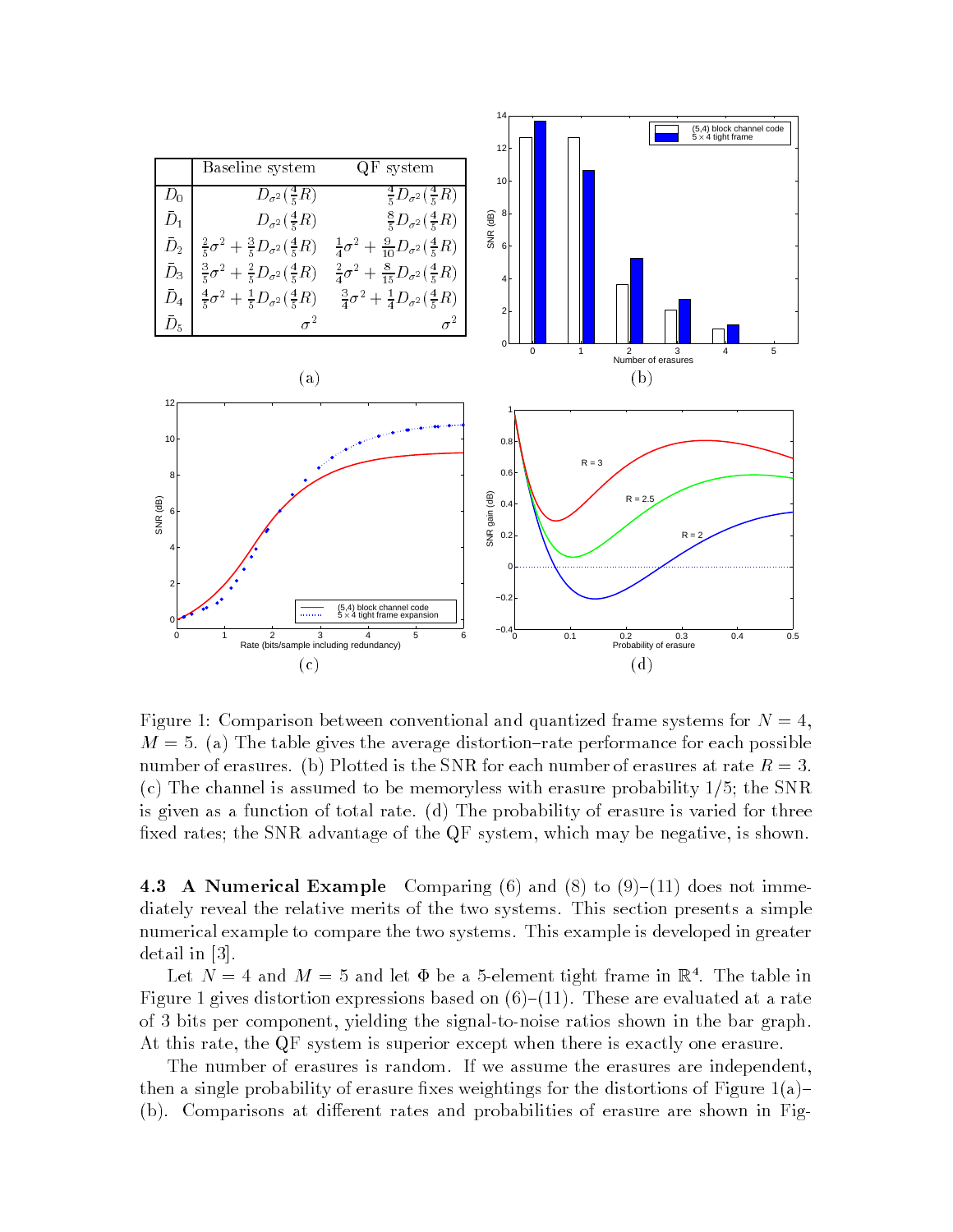ure c-d- At moderatetohigh rates the QF system exhibits a robustness to mismatch between the probability of erasure and the fraction of rate allocated to channel coding

**4.4 Asymptotic Behavior** The example presented in Section 4.3 provides some insight into the performance of the QF system, but it is just a single example. At this time, we are unable to make strong statements about the potential of the  $\mathrm{QF}$ system because the achievable sets of  $c_e$ 's are unknown. Nevertheless, we may make a few comments on the asymptotic behavior of the QF system. Both high rate and large block length asymptotics are considered

In the limit of high rate, quantization error is negligible in comparison to the distortion caused by completely missing one orthogonal component of the source. The distortion goes to zero when there are at most  $M - N$  erasures, but for larger numbers of erasures the distortion approaches  $N^{-1}(e-(M-N))\sigma^2$ . Compared to an unconstrained multiple description source coding scheme, the asymptotic performance with more than  $M - N$  erasures is very poor. One could use M independent vector quantizers to form the <sup>M</sup> descriptions In this case every side distortion would asymptotically approach zero. Such a scheme would presumably have high encoding and decomplexity in the memory or both-interested in this is why we are interested into the complete interest linear transform-based approaches.

Comparing the  $\mathbf{Q}F$  system to the conventional system at high rate, the  $\mathbf{Q}F$  system is better when there are more than  $M - N$  erasures. In this case, the QF system loses an  $e = (m - N)$ -unifensional part of the signal while the conventional system loses at least this much averaging over all erasure patterns the conventional system loses even more. For lower numbers of erasures, the relative performance depends on the factor  $c_{\epsilon}$ . This constant generally depends on the tight frame, but has a simple form in two cases:  $c_0 = N/M$  and  $c_1 = M^{-1}N(1 + (M - N)^{-1})$ . It is also known that  $c_{M-N}$  must be larger than 1.  $\{c_e\}_{e=0}^{M-N}$  is monotonic in the number of erasures and crosses 1 somewhere between  $e = 0$  and  $e = M - N$ .

In information theory it is typical to look at performance limits as the block size grows without bound In channel coding for a memoryless channel this makes the number of erasures predictable, by the law of large numbers. Using multiple description coding as an abstraction for coding for an erasure channel is in part an attempt to avoid large block sizes and to cope with unpredictable channels. Nevertheless, it is useful understand the performance of the QF system with large block sizes

A performance analysis must depend in some part on a choice of a set of frames Intuition suggests that the best frame, at least for a white source, is one that uniformly covers space The following proposition shows that asymptotically the most uniform frame approaches an orthonormal basis in a certain sense for a proof see -

**Proposition 3** Suppose that  $M/N = r$ , with  $1 < r < 2$ . Let  $\Phi = {\{\varphi_k\}}_{k=1}^M$  be a frame in  $\mathbb{R}^n$ . If the design of  $\Psi$  is the packing of M lines in  $\mathbb{R}^n$  such that the minimum angular separation is maximized, then as  $N \to \infty$  (M increasing accordingly as  $M =$  $\lfloor rN \rfloor$  the elements of  $\Phi$  become pairwise orthogonal.